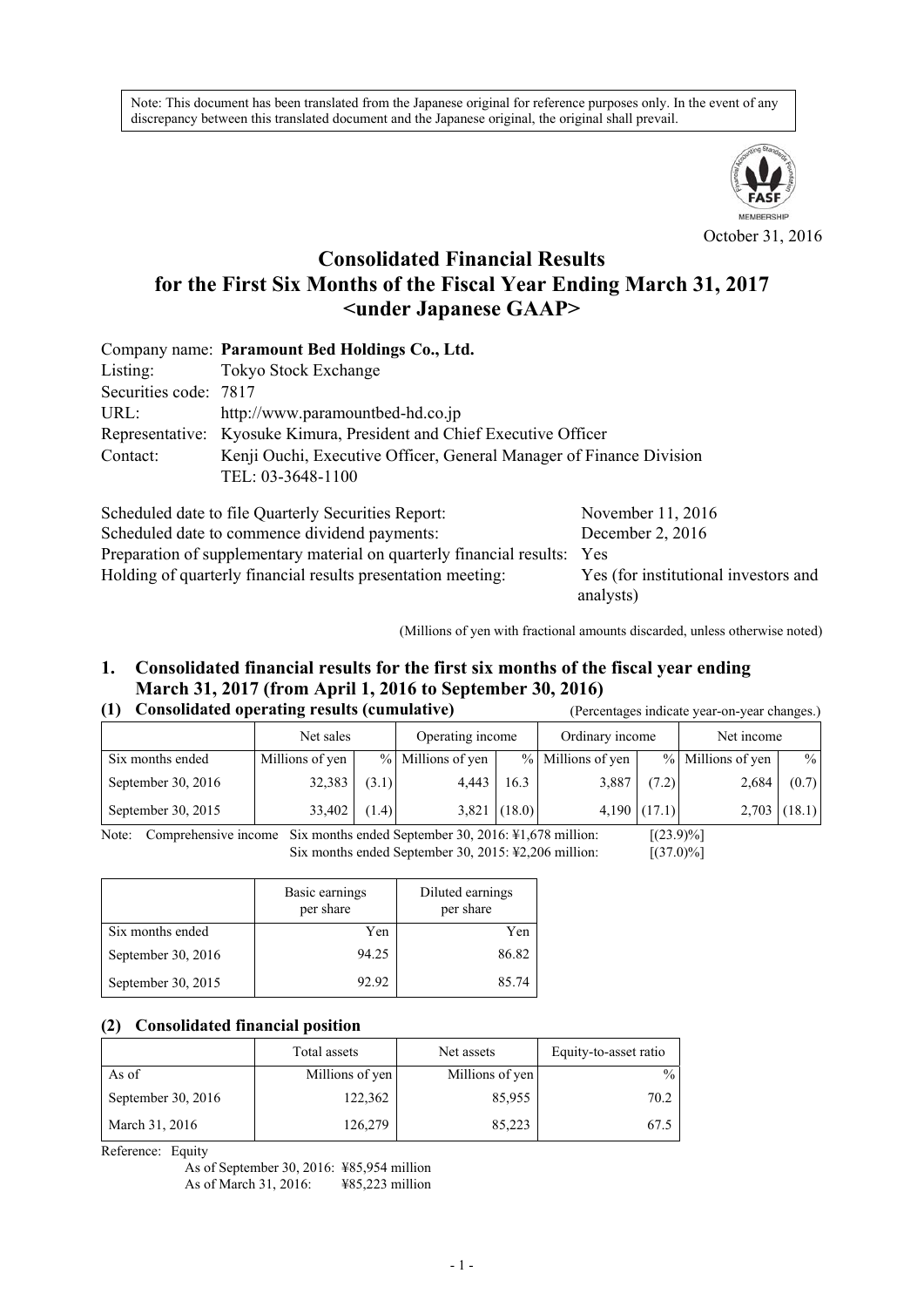## **2. Dividends**

|                                                    | Dividends per share |                    |                          |                 |       |  |  |
|----------------------------------------------------|---------------------|--------------------|--------------------------|-----------------|-------|--|--|
|                                                    | First quarter-end   | Second quarter-end | Third quarter-end        | Fiscal year-end | Total |  |  |
|                                                    | Yen                 | Yen                | Yen                      | Yen             | Yen   |  |  |
| Fiscal year ended<br>March 31, 2016                |                     | 35.00              | $\overline{\phantom{0}}$ | 35.00           | 70.00 |  |  |
| Fiscal year ending<br>March 31, 2017               | –                   | 40.00              |                          |                 |       |  |  |
| Fiscal year ending<br>March 31, 2017<br>(Forecast) |                     |                    | –                        | 45.00           | 80.00 |  |  |

Note: Revisions to the dividends forecasts most recently announced: None

# **3. Consolidated earnings forecasts for the fiscal year ending March 31, 2017 (from April 1, 2016 to March 31, 2017)**

(Percentages indicate year-on-year changes.)

|                                      | Net sales            |               | Operating income   |               | Ordinary income    |               | Net income         |               | Basic earnings<br>per share |
|--------------------------------------|----------------------|---------------|--------------------|---------------|--------------------|---------------|--------------------|---------------|-----------------------------|
|                                      | Millions of 1<br>yen | $\frac{0}{0}$ | Millions of<br>yen | $\frac{0}{0}$ | Millions of<br>yen | $\frac{0}{0}$ | Millions of<br>yen | $\frac{0}{0}$ | Yen                         |
| Fiscal year ending<br>March 31, 2017 | $77,000$ .           | 3.9           | 10,700             | 10.8          | 11,000             | 11.9          | 7.500              | 17.4          | 263.40                      |

Note: Revisions to the earnings forecasts most recently announced: None

- \* **Notes**
- (1) Changes in significant subsidiaries during the period (changes in specified subsidiaries resulting in the change in scope of consolidation): None
- (2) Application of special accounting for preparing quarterly consolidated financial statements: None
- (3) Changes in accounting policies, changes in accounting estimates, and restatement
	- a. Changes in accounting policies in accordance with changes in accounting standards, etc.: Yes
	- b. Changes in accounting policies due to other reasons: None
	- c. Changes in accounting estimates: None
	- d. Restatement: None